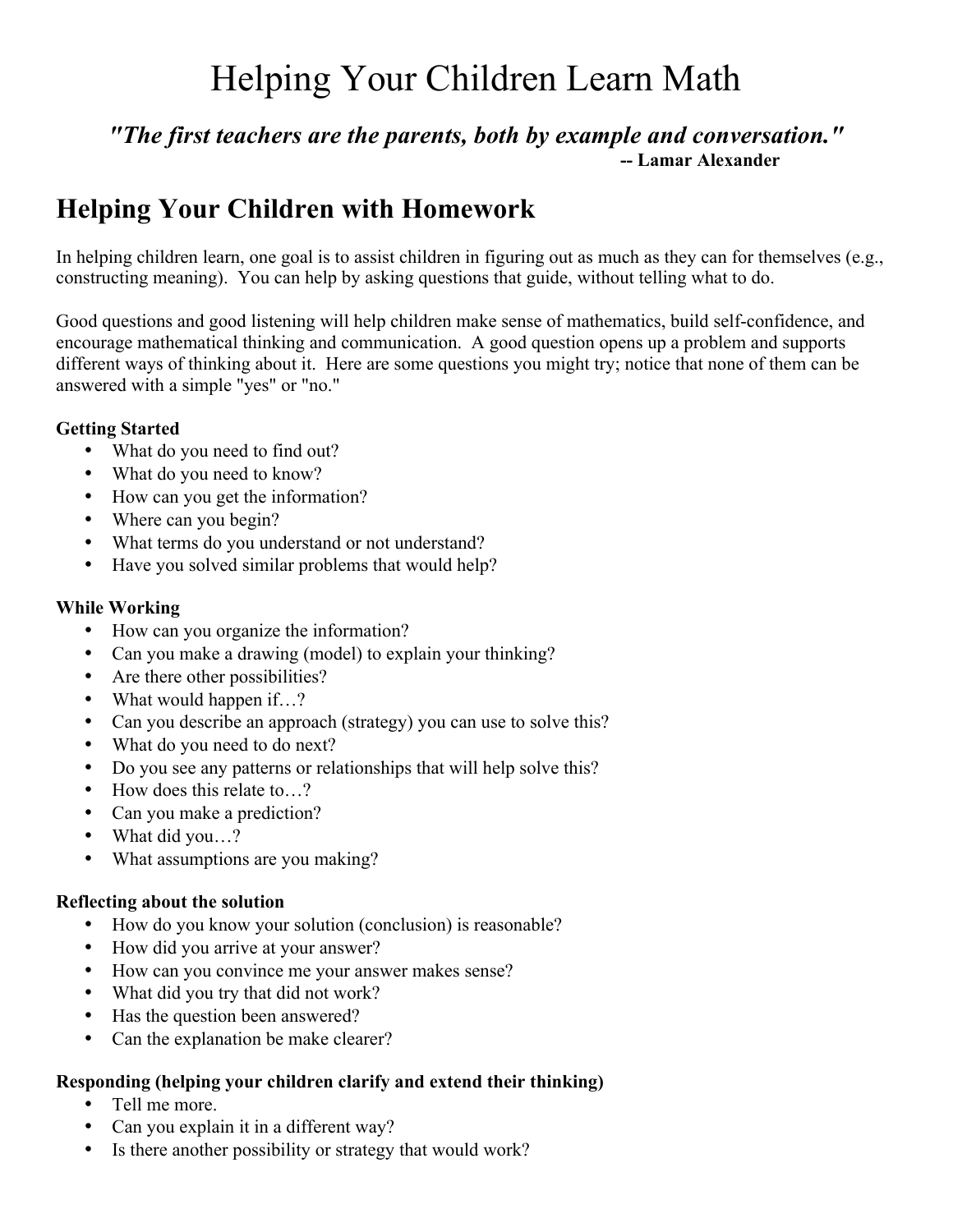Help me understand this part...

### **Helping your children get organized**

- 1. Provide a study place. If possible, have the following materials readily available:
	- calculator (graphing for  $7<sup>th</sup>$ -12<sup>th</sup> grade)
	- graph paper and notebook paper
	- ruler with both metric and standard units
	- dictionary
- 2. Many children need assistance in organizing and maintaining a notebook. Help them develop a system for organizing and maintaining notebook and notes.
- 3. Help your children develop a system for writing down assignments, as well as keeping track of progress. Some schools provide student planners or assignment sheets, but that does not mean children use them consistently. Check to make sure that they are being used consistently and appropriately.
- 4. Help your children develop a system for taking meaningful notes. Frequently, note taking is taught during class, so it may just be a matter of seeing if your children are taking and using notes.
- 5. Encourage your children to identify study buddies or another math student they can call to work with on assignments, get clarification, find out about makeup work, etc. Some parents have established study teams and times, so that students have planned opportunities to study together after school.
- 6. Encourage and expect children to get work done on time, to stay caught up, to get help in a timely manner, and to correct errors in work. You may want to help children go over incorrect or incomplete work and talk about how the work could be improved.
- 7. It is generally expected that middle school students know the basic addition, subtraction, multiplication and division facts as well as whole number computation. If your children are not proficient with these skills, help them master the needed skills.

## **Helping your children develop positive attitudes about math**

Most parents enjoyed reading to their young children. It set an example, established a positive attitude toward reading, and developed a value that reading is both fun and important. Similarly, the parent's attitude and approach to math at home impact the importance and value that students place on learning mathematics in school.

We have tried to provide some practical suggestions to help parents help their children learn mathematics. While the information is not comprehensive, we hope it gives you some additional tools with which to help your children.

#### **How do** *YOU* **feel about math?**

Your feelings about mathematics will have an impact on how your children perceive and value mathematics, as well as how they view themselves as mathematicians. Take a moment to think about these questions:

• *Did you like math in school?*